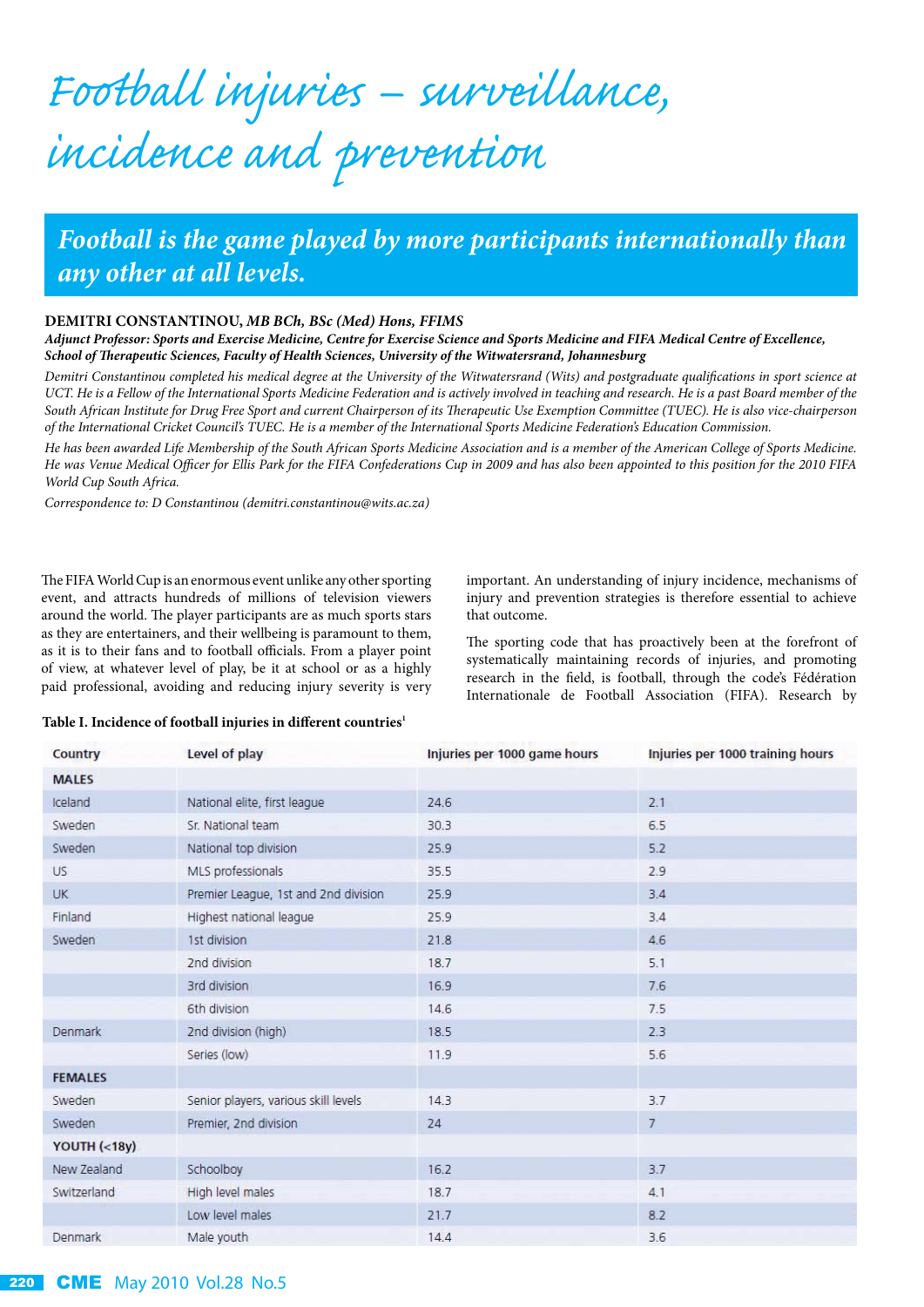### **Football injuries**

|                      | <b>Adult players</b> |            |         | <b>Youth 16-18y</b> |                   | Youth 14-16y        |                   |           |
|----------------------|----------------------|------------|---------|---------------------|-------------------|---------------------|-------------------|-----------|
|                      | Top                  | 3rd league | Amateur | Local               | <b>High level</b> | Low level           | <b>High level</b> | Low level |
| Training hours       | 307.4                | 337.1      | 184.3   | 133.8               | 267.7             | 148.5               | 249.9             | 135.6     |
| Game hours           | 51.3                 | 60.2       | 46.3    | 54.7                | 55.4              | 40.6                | 51.4              | 32.2      |
| Training /game ratio | 6.0                  | 5.6        | 4.0     | 2.4                 | -1202<br>4.8      | <b>DOM:N</b><br>3.7 | 4.9               | 4.2       |
| Injury per player    |                      |            |         |                     |                   |                     |                   |           |
| <b>TOTAL</b>         | 2.0                  | 1.8        | 2.1     | 3.8.                | 2.2               | 2.6                 | 1.8               | 1.9       |
| Mild                 | .86                  | .71        | 94      | 2.25                | 1.23              | 1.59                | 1.03              | .87       |
| Moderate             | .95                  | .68        | 59      | 1.23                | .78               | .55                 | .53               | .59       |
| Severe               | .19                  | .45        | .53     | .44                 | .22               | .45                 | .24               | .48       |

Table II. Exposure time and average number of injuries in different age and skill-level groups<sup>1</sup>



*Fig. 1. Injury distribution of football injuries by location.3*



*Fig. 2. Injury distribution of football injuries by type.3*

F-MARC (FIFA Medical Assessment and Research Centre) has been extensive, and has included epidemiological studies since 1994, with a recent FIFA publication summarising these results.<sup>1</sup>

These studies have included over 50 publications in peer-reviewed journals, and this work is continuing internationally. The aims of these studies have been to document the incidence of injuries, to assess aetiological factors and to identify risk factors for injuries. A further ongoing important objective is to assess the effectiveness of injury prevention programmes.

In adult football there is broad evidence that a previous injury represents an important risk factor for another injury.

'Prevention should always be our priority and it is even more important when treatment possibilities are restricted. The new F-MARC, *The 11+ – a complete programme to prevent injuries,* has proved successful in reducing injuries in general by a third and severe injuries by half. I feel it is not only more important, but might prove to be even more effective in African players' (Professor Jiri Dvorak, MD, FIFA Chief Medical Officer and Chairman of the FIFA Medical Assessment and Research Centre, F-MARC).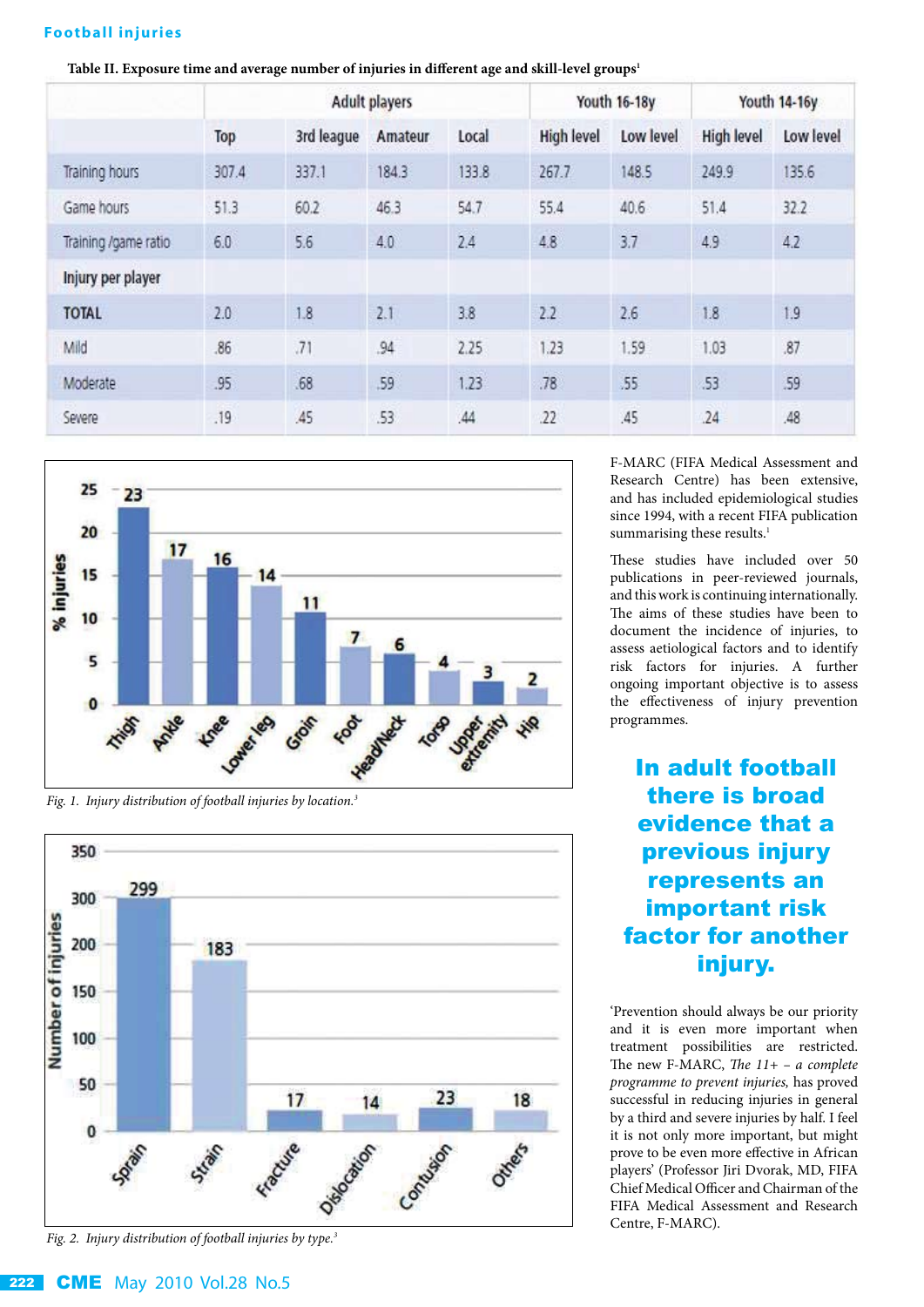# *Incidence of injuries*

The incidence of football injuries in different countries is listed in Table I. Irrespective of the different definitions of injury used in the literature, it is believed that the risk of injury in football is high compared with other sports.<sup>2-4</sup> In general, the risk of injuries in football varies according to the definition of injury, the research design<sup>5</sup> and a number of characteristics of players,<sup>6</sup> such as age<sup>7</sup> and skill with respect to level of play.<sup>8</sup> Professional adult football players have a risk of injuries that is incomparably higher than that observed in employees in most other occupations.<sup>9</sup>

The injury incidence in adult male players ranges from 12 to 35 injuries per 1 000 hours of match play and 1.5 - 7.6 injuries per 1 000 hours of exposure.<sup>10</sup> On average every elite male football player incurs approximately 1 performance-limiting injury each year.<sup>11</sup> The incidence of match injuries is on average 3 - 6 times higher than the incidence of injuries during training.<sup>11,12</sup> Data on injury incidence and risk factors in youth and adolescent players are scarce and inconsistent. An earlier study found that male senior players sustain more injuries than youth players, based on incidence of football injuries per 1 000 hours of match play.12 A review of epidemiological data in 2005 classified youth football as a relatively safe sport with an injury incidence ranging from 2.3 per 1 000 practice hours to 14.8 per 1 000 match hours.13 A Swedish study of 1 800 players aged 13 - 16 years recorded injury rates of 2.4 - 6.8 injuries per 1 000 playing hours and concluded on a low injury rate in football, recommending the match to increase physical activity in the youth (Table II). $14$  In a prospective epidemiological study of youth academy players over two seasons, the Football Association (FA) observed a higher risk of injury in the age group of 17 - 19 years compared with players aged 9 - 16 years.<sup>15</sup> A cohort study in French elite youth players observed an injury rate of 4.8 per 1 000 hours exposure time with no significant difference between the age groups of 14, 15 and 16 years.<sup>16</sup> As seen in adults, too, injury rates in training were lower (3.9) compared with matches (11.2 per 1 000 hrs). Studies also indicate that most injuries in youth players occur at the lower extremities (Fig. 1).13,15,17 Ankle sprains are the most common injury, with contusions and strains being the most frequent types of injury.<sup>13</sup> Head injuries in youth football seem rare. Fractures and dislocations account for approximately 3 - 12% of injuries (Fig. 2).<sup>13</sup> In adult football there is broad evidence that a previous

injury represents an important risk factor for another injury.12,18,19 This also seems to apply to youth players.<sup>20,21</sup>

The tackle in football is a direct extrinsic cause of injury. Video analysis of tackling situations in a study by Fuller *et al.*<sup>26</sup> revealed that of 8 572 tackles from 123 match recordings in 3 FIFA tournaments, 40.4% were fouls, 44% of injuries requiring on-field medical attention were fouls, 74% of post-match reported injuries were from the tackled player and tackles from the side and behind were twice as likely to require post-match medical attention. Further analysis indicated that different tackling situations had the greatest tendency for specific players, and included clash of heads (both tackler and the tackled), two-footed tackles (the tackled), tackles from the side (tackler), jumping vertically (tackler). The laws of the game need to be continually revised to ensure that players are protected from serious injury. This has already been evident where lifting arms in jumping actions is prohibited to prevent elbow to head/face injuries, and forward straight leg tackles. Referees only play a part in so far as their eyes (including assistants) can take them, and therefore a culture of fair play is necessary and is actively promoted by FIFA through Fair Play.

# Injury frequency and characteristics vary with different styles of play, but also between countries and geographical regions.

# *Football injuries in Africa and South Africa*

Injury frequency and characteristics vary with different styles of play, but also between countries and geographical regions (Table I).13,22 The incidence of football injuries in South Africa is unknown, as no large epidemiological studies have been conducted. One study<sup>23</sup> showed that the 1-year prevalence rate of injuries in 103 first team high school female football players from nine schools in Johannesburg was 46.1% and the point preamble was 37.8%. The main sites of injury were the knee (18.6%) and the ankle (17.6%). Another report from a study at one hospital over a 42-month period states: 'Thirty-two patients were admitted

with severe injuries. The injuries included 18 fractures of the tibial and femoral shaft. Two tibial shaft fractures were compound. Four tibial plateau fractures and five epiphyseal injuries were identified. One patient had a fracture-dislocation of the hip. One patient with a popliteal artery injury presented 48 hours after the injury had occurred. He had an above knee amputation. In the same period 122 patients were treated as outpatients. The types of injury in this cohort were similar to soccer injuries reported in other countries<sup>'24</sup>

There is not much research from elsewhere in Africa. A recent study in the *British Journal of Sports Medicine* reported a prevalence of 81.6% injury in 196 players from premiership, professional, national and state amateur clubs in Benin City, Nigeria. Ankle sprains were the most prevalent (25%), followed by the knee (20%). Most were deemed to be moderate in severity for  $(28.9\%)$ .<sup>5</sup>

# *Prevention of injuries in football*

Despite the known high risk of injuries in football, systematic approaches to prevention are poorly documented in the literature and were for a long time limited mainly to small populations. A randomised study 25 years ago in 180 senior male players included a broad spectrum of measures from information, prophylactic taping, correction of training to rehabilitation and followed them for 6 months, achieving an injury reduction of 75% (calculated as injuries per team per month) in the intervention group with a significant reduction of the most common injuries in football.<sup>27</sup> However, this study did not relate injury incidence to exposure time, so the results might have been influenced by varying exposure to match play and training in the intervention and control group.

In a more recent study the effects of a pre-season conditioning programme (cardiovascular conditioning, plyometric work, sport-specific drills, strength training and flexibility exercises to improve speed and agility) on the occurrence of football injuries in 42 out of 300 female high school players were investigated during 1 year of competitive football.<sup>28</sup> Significantly fewer players in the intervention group were injured (14%) compared with the control group (33.7%). Again, injury incidence was not related to exposure time, and age, skill level and performance variables in the intervention and control groups were not considered and, if considered, might have influenced results differently.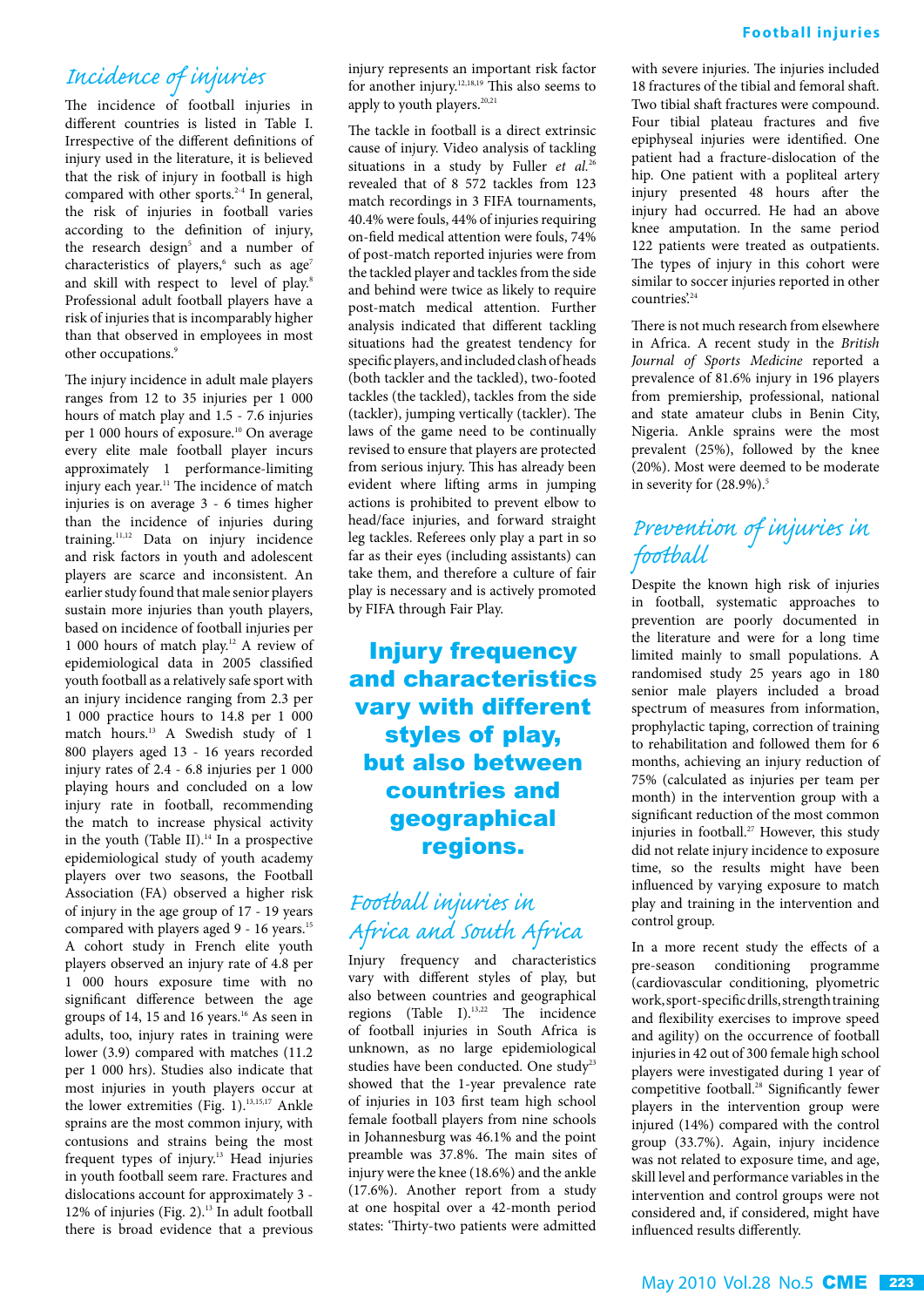### **Football injuries**



**2** RUNNING **HIP OUT**

**LEVEL 1 LEVEL 2 LEVEL 3**

your back. **3 sets**

**7** THE BENCH **ALTERNATE LEGS Starting position:** Lie on your front, supporting and feet. Your elbows should be directly under your shoulders. **Exercise:** Lift your body up, supported on your forearms, and pull your stomach in. Lift each leg in turn, holding for a count of 2 sec. Continue for 40-60 sec. Your body should be in a straight line. Try not to sway or arch

### **PART 1 RUNNING EXERCISES ·** 8 MINUTES



### RUNNING **STRAIGHT AHEAD**

The course is made up of 6 to 10 pairs of parallel cones, approx. 5-6 m apart.<br>Two players start at the same time from the first pair of cones. **Jog together**<br>all the way to the last pair of cones. On the way back, you can

Run forwards as a pair to the first set of cones. Shuffle sideways by 90



## RUNNING **CIRCLING PARTNER**

and knees. **2 sets**





# **SHOULDER CONTACT**

Walk or jog easily, stopping at each pair of cones to lift your knee and **rotate your hip outwards**. Alternate between left and right legs at successive cones. **2 sets**

**B** SIDEWAYS BENCH **RAISE & LOWER HIP RAISE & LOWER HIP RAISE & LOWER HIP** 

## **3** RUNNING **HIP IN**

Walk or jog easily, stopping at each pair of cones to lift your knee and **rotate your hip inwards**. Alternate between left and right legs at successive cones. **2 sets**



#### RUNNING **QUICK FORWARDS & BACKWARDS**

As a pair, run quickly to the second set of cones then **run backwards quickly**<br>to the first pair of cones keeping your hips and knees slightly bent.<br>Keep repeating the drill, running two cones forwards and one cone backwar Remember to take small, quick steps. **2 sets** 

### **PART 2 STRENGTH · PLYOMETRICS · BALANCE ·** 10 MINUTES



#### **7** THE BENCH **STATIC**

**Starting position:** Lie on your front, supporting yourself on your forearms and feet. Your elbows should be directly under your shoulders.<br>**Exercise:** Lift your body up, supported on your forearms, pull your stomach in,<br>and hold the position for 20-30 sec. Your body should be in a straight line.<br>T





#### **Starting position:** Lie on your side with the knee of your lowermost leg bent to 90 degrees. Support your upper body by resting on your forearm and knee. The elbow of your supporting arm should be directly under your shoulder. **Exercise:** Lift your uppermost leg and hips until your shoulder, hip and knee are in a straight line. Hold the position for 20-30 sec. Take a short break, change sides and repeat. **3 sets** on each



#### **9** HAMSTRINGS **BEGINNER Starting position:** Kneel on a soft surface. Ask your partner to hold your ankles down firmly. **Exercise:** Your body should be completely straight from the shoulder to the knee throughout the exercise. Lean forward as far as you can, controlling the movement with your hamstrings and your gluteal muscles. When you can no longer hold the position, gently take your weight on your hands, falling into a

push-up position. Complete a minimum of **3** - **5** repetitions and/or 60 sec. **1 set**

#### **10** SINGLE-LEG STANCE **HOLD THE BALL**

**position:** Stand on one leg. **Exercise:** Balance on one leg whilst holding the ball with both hands. Keep your body weight on the ball of your foot. Remember: try not to let your knees buckle inwards. Hold for 30 sec. Change legs and repeat. The exercise can be made more difficult by passing the ball around your waist and/or under your other knee. **2 sets**



#### **11** SQUATS **WITH TOE RAISE**

**Starting position:** Stand with your feet hip-width apart. Place your hands on<br>your hips if you like. Exercise: Imagine that you are about to sit down on a chair.<br>Perform squats by bending your hips and knees to 90 degrees knees buckle inwards. Descend slowly then straighten up more quickly. When your legs are completely straight, stand up on your toes then slowly lower down again. Repeat the exercise for 30 sec. **2 sets**



#### **12** JUMPING **VERTICAL JUMPS**

**Starting position:** Stand with your feet hip-width apart. Place your hands on your hips if you like. **Exercise:** Imagine that you are about to sit down on a chair. Bend your legs slowly until your knees are flexed to approx. 90 degrees, and hold for 2 sec. Do not let your knees buckle inwards. From the squat position, jump up as high as you can. Land softly on the balls of your feet with your hips and knees slightly of your te<br>rec. **2 set**s

### **PART 3 RUNNING EXERCISES ·** 2 MINUTES



**BUNNING**<br> **ACROSS THE PITCH CONSUMING** Run across the pitch, from one side to the other, at 75-80% maximum pace. **Run** a



.<br>Run bounding steps with a high of your foot. Use an exaggerated arm swing for each step (opposite arm and leg). Try not to let your leading leg cross the midline of your body or let your knees buckle inwards. Repeat the exercise until you reach the other side of the RUNNING

pitch, then jog back to recover. **2 sets**

**12** JUMPING **LATERAL JUMPS Starting position:** Stand on one leg with your upper body bent slightly forwards from the waist, with knees and hips slightly bent. **Exercise:** Jump approx. 1 m sideways from the supporting leg on to the free leg. Land gently on the ball of your foot. Bend your hips and knees slightly as you land and do not let your knee buckle inward. Maintain your balance with each

**11** SQUATS **WALKING LUNGES**

**10** SINGLE-LEG STANCE **THROWING BALL WITH PARTNER Starting position:** Stand 2-3 m apart from your partner, with each of you<br>standing on one leg.<br>**Exercise:** Keeping your balance, and with your stomach held in, throw the bal<br>to one another. Keep your weight on the ball of your knee just slightly flexed and try not to let it buckle inwards. Keep going for 30 sec. Change legs and repeat. **2 sets**

**9** HAMSTRINGS **INTERMEDIATE** 

**Starting position:** Stand with your feet at hip-width apart. Place your hands on your hips if you like. **Exercise:** Lunge forward slowly at an even pace. As you lunge, bend your leading leg until your hip and knee are flexed to 90 degrees. Do not let your knee buckle inwards. Try to keep your upper body and hips steady. Lunge your way across the pitch (approx. 10 times on each leg) and then jog back. **2 sets**

**Starting position:** Kneel on a soft surface. Ask your partner to hold your ankles down firmly. **Exercise:** Your body should be completely straight from the shoulder to the knee throughout the exercise. Lean forward as far as you can, controlling the movement with your hamstrings and your gluteal muscles. When you can no longer hold the position, gently take your weight on your hands, falling into a push-up position. Complete a minimum of **7** - **10** repetitions and/or 60 sec. **1 set**

**Starting position:** Lie on your side with both legs straight. Lean on your forearm and the side of your foot so that your body is in a straight line from shoulder to foot. The elbow of your supporting arm should be directly beneath your shoulder. **Exercise:** Lower your hip to the ground and raise it back up again. Repeat for 20-30 sec. Take a short break, change sides and repeat. **3 sets** on each side.

jump. Repeat the exercise for 30 sec. **2 sets**



RUNNING

**12** JUMPING **BOX JUMPS** 

apart.

**8**

**11** SQUATS **ONE-LEG SQUATS**

**10 SINGLE-LEG STANCE**<br>**TEST YOUR PARTNI TEST YOUR PARTNER Starting position:** Stand on one leg opposite your partner

SIDEWAYS BENCH

**7** THE BENCH

Jog 4-5 steps, then plant on the outside leg and cut to change direction.<br>Accelerate and sprint 5-7 steps at high speed (80-90% maximum pace) before<br>you decelerate and do a new plant & cut. Do not let your knee buckle inwa

**Starting position:** Stand with your feet hip-width apart. Imagine that there is a cross marked on the ground and you are standing in the middle of it. **Exercise:** Alternate between jumping forwards and backwards, from side to side, and diagonally across the cross. Jump as quickly and explosively as possible. Your knees and hips should be slightly bent. Land softly on the balls of your feet. Do not let your knees buckle inwards. Repeat the exercise for 30 sec. **2 sets**

**Starting position:** Stand on one leg, loosely holding onto your partner. **Exercise:** Slowly bend your knee as far as you can manage. Concentrate on preventing the knee from buckling inwards. Bend your knee slowly then straighten it slightly more quickly, keeping your hips and upper body in line. Repeat the exercise 10 times on each leg. **2 sets**

**Exercise:** Whilst you both try to keep your balance, each of you in turn tries<br>to push the other off balance in different directions. Try to keep your weigh!<br>on the ball of your foot and prevent your knee from buckling in l of your foot and prevent your knee from<br>for 30 sec. Change legs and repeat. **2 sets** 

**9 HAMSTRINGS**<br> **ADVANCED**<br> **Starting position:** Kneel on a soft surface. Ask your partner to hold your ankles down firmly. **Exercise:** Your body should be completely straight from the shoulder to the knee throughout the exercise. Lean forward as far as you can, controlling the movement with your hamstrings and your gluteal muscles. When you can no longer hold the position, gently take your weight on your hands, falling into a push-up position. Complete a minimum of **12** - **15** repetitions and/or 60 sec. **1 set**

**Starting position:** Lie on your side with both legs straight. Lean on your forearm and the side of your foot so that your body is in a straight line from shoulder to foot. The elbow of your supporting arm should be directly beneath your shoulder **Exercise:** Lift your uppermost leg up and slowly lower it down again. Repeat for 20-30 sec. Take a short break, change sides and repeat. **3 sets** on each side.

feet. Your elbows should be directly under your shoulders. **Exercise:** Lift your<br>body up, supported on your forearms, and pull your stomach in: Lift one leg<br>about 10-15 cm off the ground, and hold the position for 20-30 se should be straight. Do not let your opposite hip dip down and do not sway or arch your lower back. Take a short break, change legs and repeat. **3 sets**

**ONE LEG LIFT AND HOLD Ing position:** Lie on your front,





KNEE POSITION **INCORRECT**





*Fig. 3.* The 11+ *warm-up programme.*